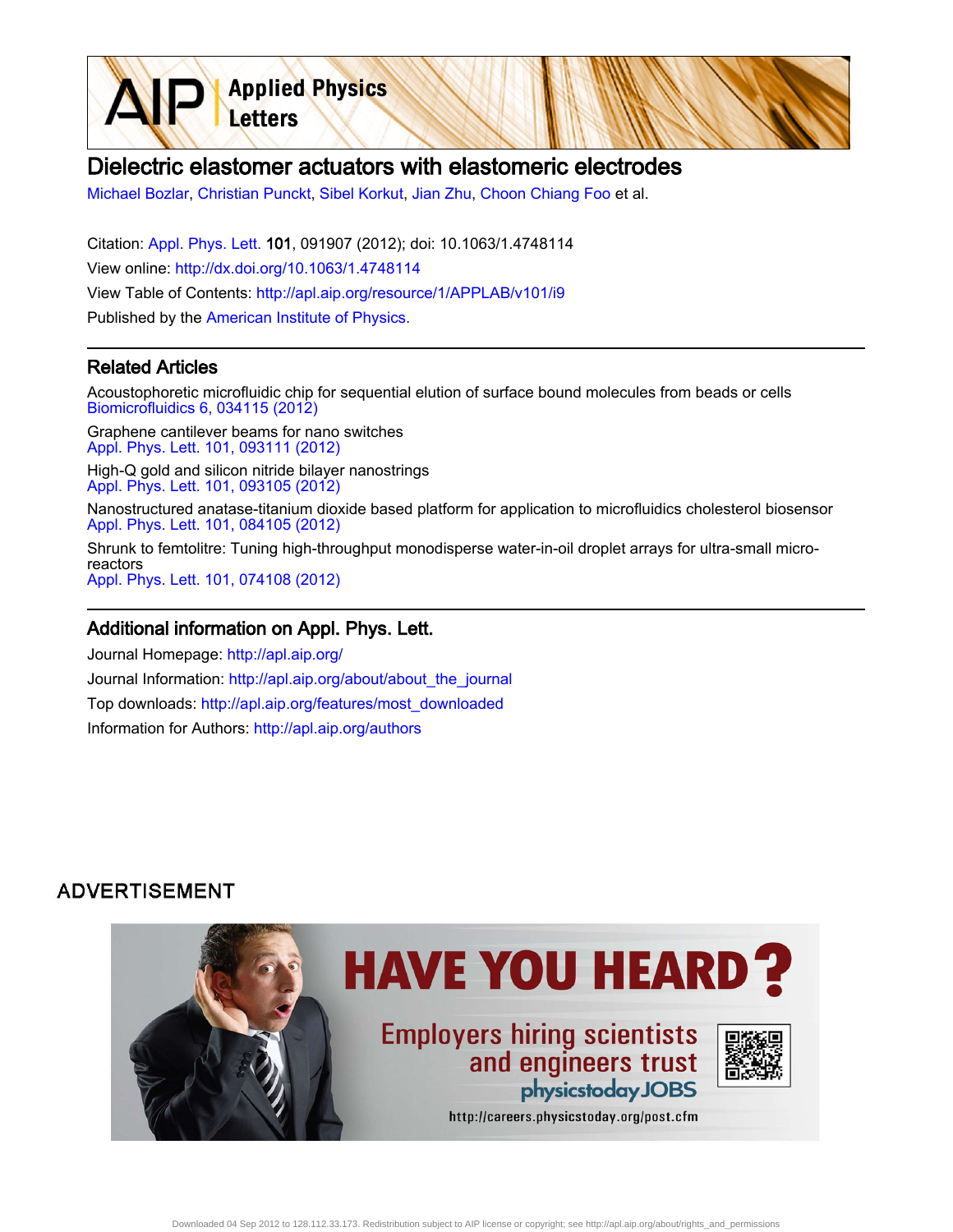## <span id="page-1-0"></span>[Dielectric elastomer actuators with elastomeric electrodes](http://dx.doi.org/10.1063/1.4748114)

Michael Bozlar,<sup>1,a)</sup> Christian Punckt,<sup>1,2,a)</sup> Sibel Korkut,<sup>1,2</sup> Jian Zhu,<sup>3</sup> Choon Chiang Foo,<sup>3,4</sup>  $Z$ higang Suo, $3$  and Ilhan A. Aksay<sup>1,b)</sup>

<sup>1</sup>Department of Chemical and Biological Engineering, Princeton University, Princeton, New Jersey 08544, USA

 $^{2}$ Vorbeck Princeton Research Center, Vorbeck Materials Corp., 11 Deerpark Drive, Monmouth Junction, New Jersey 08852, USA

 $^3$ School of Engineering and Applied Sciences, Harvard University, Cambridge, Massachusetts 02138, USA 4 Institute of High Performance Computing, 1 Fusionopolis Way, #16-16 Connexis, Singapore 138632, Singapore

(Received 24 May 2012; accepted 9 August 2012; published online 29 August 2012)

For many applications of dielectric elastomer actuators, it is desirable to replace the carbon-grease electrodes with stretchable, solid-state electrodes. Here, we attach thin layers of a conducting silicone elastomer to prestrained films of an acrylic dielectric elastomer and achieve voltageactuated areal strains over 70%. The influence of the stiffness of the electrodes and the prestrain of the dielectric films is studied experimentally and theoretically.  $\odot$  2012 American Institute of Physics. [\[http://dx.doi.org/10.1063/1.4748114\]](http://dx.doi.org/10.1063/1.4748114)

Since Pelrine and coworkers showed that large deformations of up to 158% areal strain can be achieved with electro-static actuators based on prestrained acrylic elastomer films,<sup>[1](#page-5-0)</sup> polymer-based actuators, often referred to as dielectric elastomer (DE) actuators, gained an increasing attention in the scientific community. $2^{-9}$  Both experimental and theoretical studies have been carried out over the last 12 years to investigate the fundamental properties of such devices,  $2,4,6,7,9$  and numerous potential applications ranging from artificial muscles, $\frac{7}{10}$  $\frac{7}{10}$  $\frac{7}{10}$  to optical components,  $\frac{3,5,8}{10}$  $\frac{3,5,8}{10}$  $\frac{3,5,8}{10}$  $\frac{3,5,8}{10}$  $\frac{3,5,8}{10}$  have emerged.

An important factor governing the performance of DE actuators is the nature of the electrodes.<sup>[7,10,11](#page-5-0)</sup> The electrodes need to exhibit sufficient electrical conductivity (typically on the order of  $10^{-7}$  S/m for actuation on a time scale of 1 s) and low elastic modulus (compliance) not to impede actuation. They must also adhere to the dielectric film to prevent slippage between the electrode and the dielectric film during actuation and to provide mechanical integrity for the overall assembly. Compliant electrodes made of carbon grease or graphite powder have been commonly used in most experimental studies because they combine electrical conductivity with negligible elastic modulus.<sup>[11](#page-5-0)</sup> Despite enabling high actuation amplitudes, these electrodes exhibit poor structural stability which constrains the integration of such actuators into other systems. All-polymeric actuators with "solid" composite elastomer electrodes can overcome such limitations while providing actuation with practically relevant amplitude. $3,8,12$  Moreover, while actuators with fully compliant electrodes have to rely on a rigid frame to maintain the prestrain of the dielectric membrane, the use of solid electrodes may enable the development of frame-free actuators: When released from the frame, the dielectric membrane retains a fraction of its prestrain while the electrodes are compressed. This is expected to lead to an improved actuation performance compared to non-prestrained frameless actuators, similar to what has been observed in studies with interpenetrating polymer networks.<sup>13</sup>

To date, no systematic studies have been conducted to understand the limitations imposed by solid electrodes on the performance of DE actuators. In this Letter, we report on model simulations of DE actuators with solid electrodes of varying stiffness and compare these with actuators comprised of VHB 4910 acrylic DE film $4,14$  (3 M, St. Paul, MN) and crosslinked carbon black/poly(dimethylsiloxane) (CB/PDMS) conducting elastomer (CE) electrodes. The acrylic DE film was chosen based on its low shear modulus of 73 kPa (determined from a measurement of Young's modulus) and over 800% linear strain before failure, which makes it a popular choice for DE actuators (Table I). The PDMS-based CE electrodes exhibit a comparably large shear modulus of 300 kPa (Table I) and thus impose significant mechanical impedance on the mechanical response during actuation tests if they have a thickness comparable to that of the DE. We measured that they provide conductivities of 0.1 to  $10^{-3}$  S/m in the range from 0 to 100% linear strain and do not fail mechanically up to about 150% linear strain, which is a sufficient strain level for actuator applications. The mechanical properties of DE and CE films are summarized in Table I. In the following, we show that replacing fully compliant (e.g., carbon grease) electrodes with stiff elastomeric ones yields actuators with qualitatively the same performance characteristics that can still achieve areal strains up to 77%.

For our simulations, we consider the actuation of a perfectly dielectric membrane under equi-biaxial prestrain, as shown in Figure  $1(a)$ . In the reference state, the square DE

TABLE I. Mechanical properties of DE (VHB 4910) and CE (CB/PDMS) composites with 3 wt. % CB concentration, cured at 70 °C. Uniaxial tensile tests were performed at a strain rate of  $\approx$ 4%/s, on 4 dogbone samples for each material, and the maximum achieved strain at failure is reported.

| Specimen                                 | Young's       | Shear         | Strain at       |
|------------------------------------------|---------------|---------------|-----------------|
|                                          | modulus (kPa) | modulus (kPa) | failure $(\% )$ |
| <b>VHB 4910</b><br>220<br>CB/PDMS<br>910 |               | 73<br>300     | 860<br>148      |

a)Michael Bozlar and Christian Punckt contributed equally to this work.

0003-6951/2012/101(9)/091907/5/\$30.00 101, 091907-1 © 2012 American Institute of Physics

b)Author to whom correspondence should be addressed. Electronic mail: iaksay@princeton.edu.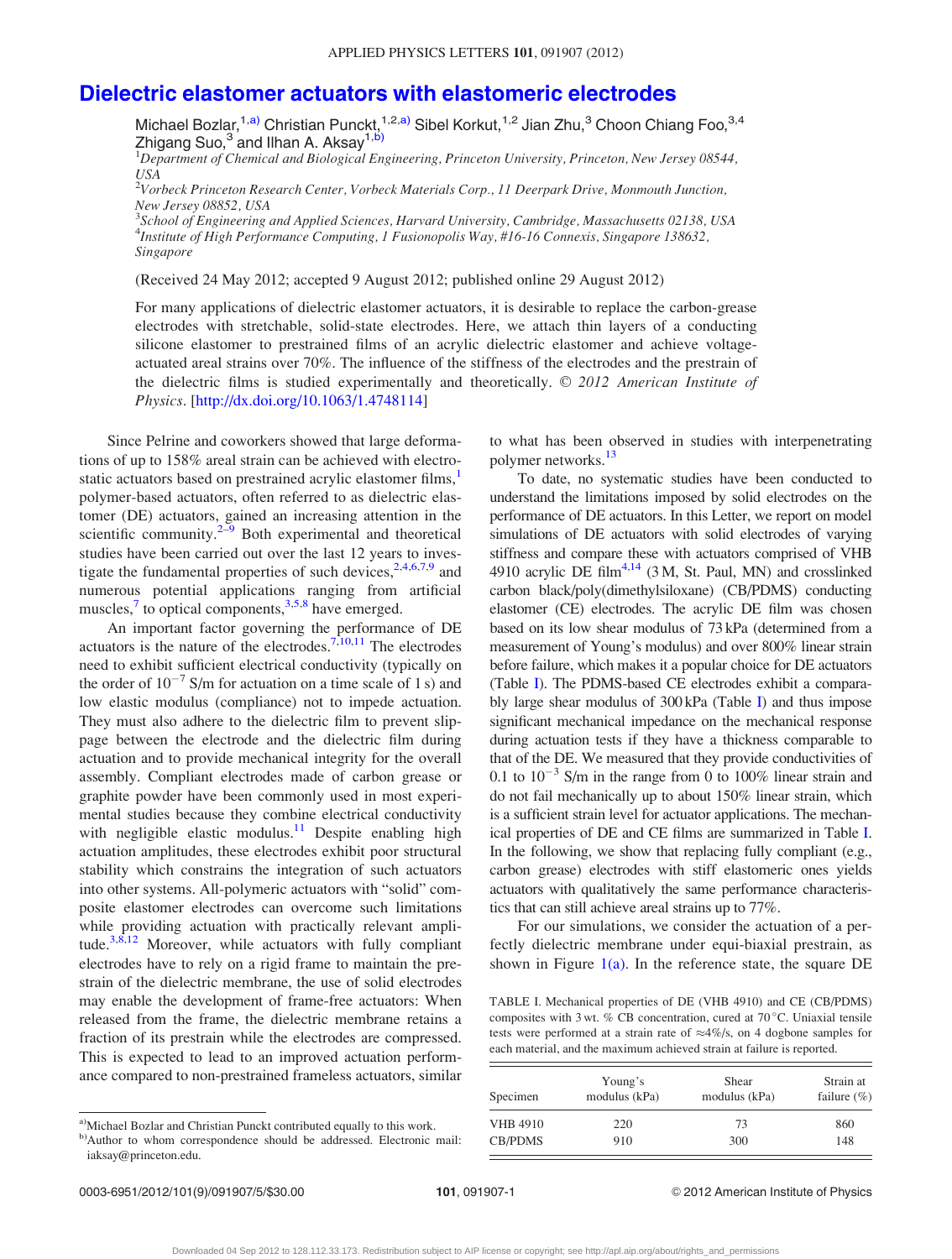<span id="page-2-0"></span>

FIG. 1. (a) Schematics of DE actuator in different states. (b)–(d) Mechanical response of DE membranes with electrodes of different stiffness. The red curves correspond to the electric breakdown limit of 200 MV/m. (b) Perfectly compliant electrodes, (c) and (d) solid electrodes,  $H_0 = 1$  mm.

membrane of length  $L$  and thickness  $H_0$  is subject to no force and no voltage. In the prestretched state, subjected to an equi-biaxial force P, the membrane assumes a length  $\lambda_{pre}L$ and a thickness  $H_1$ . The prestretched membrane is in mechanical contact (no slip) with electrodes of combined thickness  $H_2$  that exhibit no stress. In the actuated state, subject to both the force  $P$  and the voltage  $\Phi$ , the membrane and the electrodes expand in area and decrease in thickness. With the changes in thickness being  $h$  and the length  $l$ , we define the following parameters: stretch  $\lambda = l/L$ , stress  $\sigma = P/(lh)$ , and the electric field  $E = \Phi/h$ . The membrane is taken to be incompressible, so that  $H_1 = H_0 \lambda_{\text{pre}}^{-2}$  and  $h = H_0 \lambda^{-2}$ . DEs show pronounced strain-stiffening.<sup>[14](#page-5-0)</sup> To account for the effect of strain-stiffening on actuation, we write the stress-strain relation by adopting the Gent model.<sup>[15](#page-5-0)</sup> The equation of state takes the form<sup>16</sup>

$$
\frac{P\lambda}{\lambda_{pre}^{2}L(H_{1} + H_{2})} + \phi^{A} \varepsilon \left(\frac{\lambda^{2} \Phi}{H_{0}}\right)^{2}
$$
  
= 
$$
\frac{\phi^{A} \mu^{A} (\lambda^{2} - \lambda^{-4})}{1 - (2\lambda^{2} + \lambda^{-4} - 3)/J_{\text{lim}}^{A}}
$$

$$
+ \frac{\phi^{B} \mu^{B} (\lambda^{2} \lambda_{pre}^{-2} - \lambda^{-4} \lambda_{pre}^{4})}{1 - (2\lambda^{2} \lambda_{pre}^{-2} + \lambda^{-4} \lambda_{pre}^{4} - 3)/J_{\text{lim}}^{B}}, \qquad (1)
$$

where  $\phi^A = H_1 / (H_1 + H_2)$  and  $\phi^B = H_2 / (H_1 + H_2)$ ,  $\varepsilon$  is the dielectric permittivity,  $\mu^A$  the shear modulus of the DE film, and  $\mu^B$  the shear modulus of the CE.  $J_{\text{lim}}^A$  and  $J_{\text{lim}}^B$  are constants related to the stiffening of the elastomer and the electrodes, respectively.<sup>[17](#page-5-0)</sup> This equation defines the stretch  $\lambda$ of a membrane subject to given values of  $P$  and  $\Phi$ . The shear modulus of the DE film was chosen as  $\mu^A = 50 \text{ kPa}$ , such that a good agreement between theory and actuation experiments (under prestrain) was observed. This value is lower than the one reported in Table [I](#page-1-0) which is likely the case because of the higher strain rate used in tensile testing compared to strain rates typically achieved in actuation tests (see below). For the DE,  $\varepsilon = 4.11 \times 10^{-11}$ F/m and the electric breakdown voltage  $\Phi_{EB} = hE_{EB}$ , with a constant value of the electric breakdown field set to  $E_{EB} = 200 \text{ MV/m}$ .  $J_{\text{lim}}^A$  was set to a value of  $125$ .<sup>[18](#page-5-0)</sup> The shear modulus of the CE electrodes was set to the experimentally determined value of  $\mu^B = 300 \text{ kPa}$ , and we assumed a neo-Hookean stress-strain relation since the CE will not experience more than  $\approx 30\%$ linear strain which results in  $J_{\text{lim}}^B = \infty$ .

We plot the electromechanical response of actuators with electrodes of different stiffness (Figs.  $1(b)-1(d)$ ). The behavior of an actuator with fully compliant electrodes (zero shear modulus) has been previously reported $19$  and is shown in Figure 1(b). At  $\lambda_{pre} = 1.5$ , the voltage-strain curve shows a local maximum before intersecting with the electrical breakdown curve, and the actuator fails by electromechanical instability once the local maximum of the curve is reached. The tangential shear modulus of the DE  $\mu_{\text{tangent}}$  (at  $\Phi = 0 \text{ V}$ ) is reduced to 30.6 kPa due to the presence of the force P which contributes to the increase of the mechanical response of the actuator. Qualitatively, the same behavior is observed at  $\lambda_{pre} = 2$ . However,  $\mu_{\text{tangent}}$  is slightly increased to a value of 38.1 kPa. At  $\lambda_{pre} = 3$ , the voltage-strain curve increases monotonically, and  $\mu_{\text{tangent}} > 66 \text{ kPa}$  due to the hyperelastic characteristics of the DE. In this case, the maximum strain of actuation is limited by electric breakdown; and, due to elimination of the instability, the membrane can achieve large actuation strain. The transition from the occurrence of electromechanical instability to stable behavior occurs at  $\lambda_{pre} \approx 2.3$ .

The electromechanical responses of the actuators with solid electrodes of total thicknesses  $H_2 = 100 \,\mu\text{m}$  and  $H_2 = 200 \,\mu\text{m}$  are displayed in Figures 1(c) and 1(d), respectively. Not surprisingly, increasing the thickness (stiffness) of the CE electrodes results in smaller actuation strain at the same applied voltage. Similar to the case of fully compliant electrodes, as the prestrain of the dielectric membrane increases, actuators with solid electrodes exhibit a transition from unstable to stable behavior. However, this transition occurs at increasing levels of prestrain as the electrode thickness is increased ( $\lambda_{\text{pre}} \approx 3.1$  for  $H_2 = 100 \,\mu\text{m}$  and  $\lambda_{\text{pre}} \approx 3.5$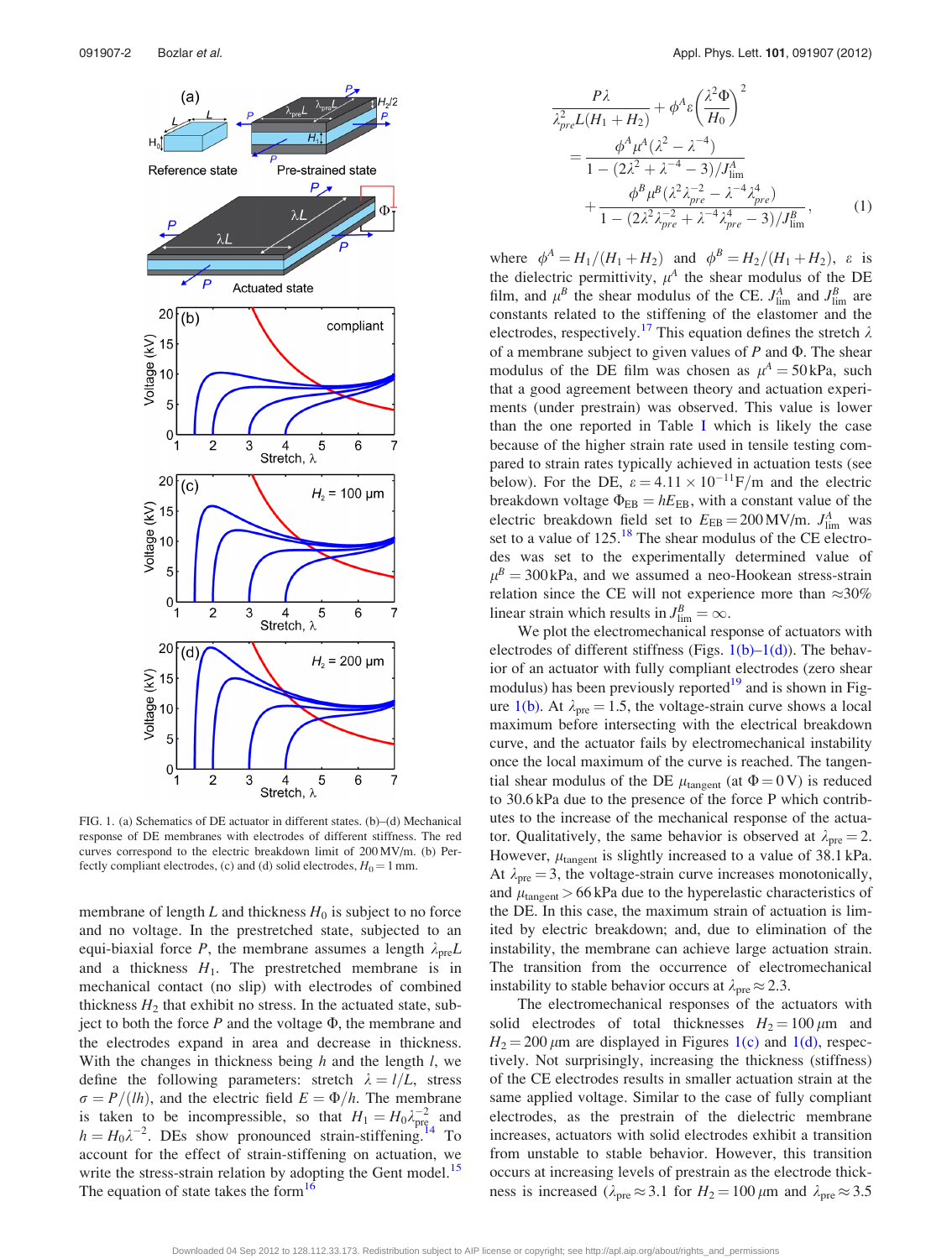<span id="page-3-0"></span> $H_2 = 200 \,\mu\text{m}$ . Thus, a DE actuator with solid electrodes only allows for large actuation amplitudes if  $\lambda_{pre}$  is sufficiently large and the electrode modulus is sufficiently small such that the electromechanical instability is suppressed. In other words, increasing the stiffness of the electrodes of an actuator operating in the electromechanically stable regime can render it unstable.

Using crosslinked CB/PDMS electrodes and prestrained DE membranes made from VHB 4910 acrylic adhesive film, $4,14$  we assembled actuator devices to put these theoretical results to an experimental test (Fig. 2). Depending on the desired thickness of the DE membrane, either a single layer or two stacked layers (double layer) of as-received 1 mm thick VHB adhesive were manually prestretched and attached to a cardboard frame with a 30 by 30  $\text{mm}^2$  opening. We prepared CB/PDMS composite CE electrodes with a CB concentration of 3 wt% following a recipe similar to the one previously established for graphene-reinforced conductive silicone elas-tomer electrodes (see Supplemental Material,<sup>26</sup> SM).<sup>[8](#page-5-0)</sup>

Electromechanical testing of the actuators was done by applying triangular voltage ramps to the devices, such that viscoelastic effects are minimized. Simultaneously, images of the actuator were recorded with a CCD camera at a rate of about 0.35 Hz. After each actuation cycle, the sample was allowed to rest for a period of about 5 min until a subsequent voltage ramp was applied. More details about the experimental procedures can be found in the SM.

Figures  $2(d)-2(g)$  show the mechanical response of an actuator with a DE double layer under 250% prestrain and solid CB/PDMS electrodes of  $120 \mu m$  combined thickness. It was subjected to a voltage scan at a rate of 200 V/s up to a maximum voltage of 16 kV and back to 0 V. Snapshots of the actuator in the state of minimum and maximum extension during the course of the experiment are presented in Figures  $2(d)$  and  $2(e)$ . From the change in electrode diameter d measured along the yellow lines (Figs.  $2(d)$  and  $2(e)$ ), we calculate the linear (radial) actuation strain as  $\varepsilon_{\text{act}} = d/d_0 - 1$ , where  $d_0$  is the electrode diameter prior to application of the voltage. Also areal strain is calculated from the radial deformation of the actuator as  $\varepsilon_{\text{area}} = (d/d_0)^2 - 1$ . This is done to reduce artifacts induced by the buckling of the actuator during the experiment (Fig.  $2(e)$ ), which renders data, obtained by measuring the projected surface area changes of the actuator directly, inaccurate: In the direction perpendicular to the buckles, the extension of the projected (apparent) electrode diameter is strongly reduced, while in the direction parallel to the wrinkles this error is less significant. We therefore analyze the linear actuator extension in a direction parallel to the buckles and thus reduce the error compared to a direct area measurement. The reduction of apparent actuator strain due to buckling is a well-known effect, which has already been described by Pelrine et  $al$ <sup>[1](#page-5-0)</sup>. It has been attributed to mechanical instabilities of the actuator, $20$  and sophisticated measurement techniques have been developed to account for this effect. $2<sup>1</sup>$  Since the effect is well known and since the primary objective of this work is to investigate the impact of solid electrodes, buckling effects are not explored further and not taken into account in our model.

In Figure 2(f), we show applied voltage and  $\varepsilon_{\text{area}}$  as a function of time. While the voltage reaches its maximum



FIG. 2. Schematic of the actuator setup: (a) top and (b) side view. (c) Scanning electron microscope image displaying the magnified area corresponding to the cross section of the CB/PDMS composite CE electrode. (d), (e) Top views of the actuator at relaxed state and maximum actuation. (f) Areal strain as a function of time corresponding to the snapshots in  $(d)$ ,  $(e)$ , the red dashed line represents the voltage protocol during the actuation cycle. (g) Thickness variation of the DE film as a function of time.

value of 16 kV at  $t = 80$  s, maximum actuation of  $\varepsilon_{\text{area}} = 77\%$ is achieved at about  $t = 85$  s. Thus, there is a temporal delay between the applied voltage and the mechanical response of the actuator. This effect can be attributed to the viscoelastic properties of the DE film. $4,22,23$  As a consequence of this phenomenon, the measurement of actuator properties depends on the time scale of the experiment (i.e., voltage scan rate). When using a triangular voltage protocol, maximum actuation is achieved neither at maximum applied voltage nor at maximum electric field as will be seen below. In order to determine the electric field experienced by the DE film, we calculate the change in DE film thickness  $h$  from the change in area assuming constant volume (Fig. 2(g)), and  $E = \Phi/h$ .

Results at two different scan rates for the actuator shown in Figures  $2(d)-2(g)$  are compared in Figure [3\(a\)](#page-4-0), where we plot  $\varepsilon_{\text{area}}$  as a function of E. For any given applied electric field, at higher scan rate a smaller strain is achieved. The points where the maximum voltage of 16 kV is reached are marked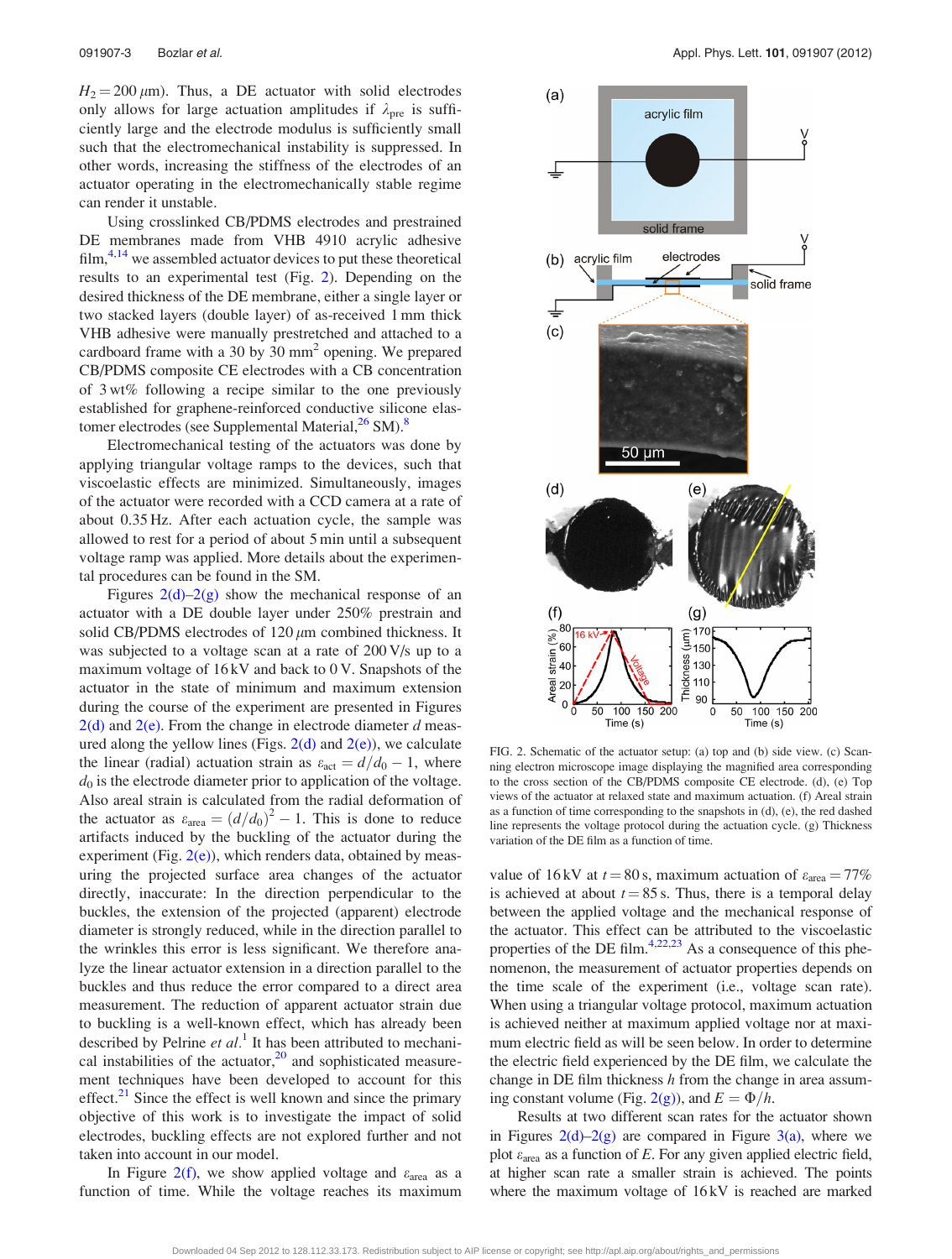<span id="page-4-0"></span>with red circles, indicating that both  $\varepsilon_{\text{area}}$  and, to a smaller degree, E continues to increase for a certain amount of time after the voltage scan direction is reversed. Once  $E = 0$  MV/m is reached at the end of the cycle, a significant remanent strain is observed which slowly decays to zero within a few tens of seconds. These hysteresis effects are more pronounced in the case of high voltage scan rate. Accordingly, at 800 V/s, a maximum areal strain of only 61% is obtained, while at the smallest scan rate of 200 V/s, 77% strain is achieved. These observations emphasize that care needs to be taken to control hysteresis effects resulting from viscoelastic phenomena. While voltage scan rates smaller than 200 V/s reduce hysteresis further, we chose to conduct the tests described in the following at scan rates of 200 V/s, so that experiments were completed within a few minutes and actuator fatigue was minimized. In the following, we vary geometrical parameters of our actuators to show their impact on electromechanical response and compare these experimental results with model simulations for those specific actuator geometries.

By varying the thickness of the DE film, we can change the relative stiffness of the solid electrodes compared to the DE film without varying our electrode fabrication protocol. In Figure  $3(b)$ , we compare results obtained with single and double layer DE films under identical prestrain of 250%. Prior to actuation, the thickness of the single layer DE film was 82  $\mu$ m and that of the double layer DE film was 163  $\mu$ m. We therefore reduced the scan rate in the experiment with the single layer film to 100 V/s so that viscoelastic effects, which depend on the strain rate, occur at a similar magnitude. The combined electrode thickness was  $120 \mu m$  for both cases, resulting in electrode/DE thickness ratios of 1.5 and 0.7 for single and double layer DE, respectively. During test-



FIG. 3. Experimental actuation results with solid electrodes. The red circles indicate areal strain reached at maximum applied voltage. (a) Influence of voltage scan rate on the mechanical deformation of actuators with 250% prestrain. The arrows represent the voltage increase (up) and decrease (down) cycle. (b) Mechanical deformation as a function of electric field for actuators with two different prestrain levels and thicknesses.

ing, the maximum applied voltage was increased from cycle to cycle in increments of typically 0.5 kV until eventually electrical breakdown occurred. The data shown correspond to the cycle with the maximum peak voltage that did not result in breakdown. Thus, the maximum electric field achieved during the actuation cycles in Figure 3(b) is representative of the breakdown field of the actuator. For a given value of  $E$ , the thicker DE film yields larger strain than the thinner film, because, due to the smaller thickness ratio, the electrodes cause less mechanical impediment to the extension of the DE. Further, both higher electric field and ultimate strain are achieved with the thicker DE layer.

In Figure 3(b), we also show  $\varepsilon_{\text{act}}$  as a function of electric field for an actuator with a double layer DE prestrained to only 150% and electrodes of  $120 \mu m$  combined thickness. We observe that compared to the DE films with 250% prestrain, larger strain is achieved at equal electric field due to the small electrode/DE thickness ratio of 0.4. Additionally, lower prestrain results in a smaller value of  $\mu_{\text{tangent}}$ , and the softer DE film is more easily compressible. On the other hand, the maximum strain is less than half the maximum strain of the actuators with highly prestrained DE. This is possibly the case because the softness of the film results in early failure due to electromechanical instability. Our experimental results are summarized in Table II.

To better understand the variations in actuator response, we performed numerical simulations with actuator geometries that correspond to the experimental configurations (Fig. [4](#page-5-0)). The results for the actuators with DE films of different thickness and  $250\%$  prestrain are compared in Figure  $4(a)$ . We find that theoretically no electromechanical instability is present. Consequently, the maximum strain is limited by the breakdown strength of the DE (red dots in Figure  $4(a)$ ). Both the theoretical result and the experiment show that larger ultimate strain can be achieved with the thicker DE film. Figure [4\(b\)](#page-5-0) shows that at lower prestrain of only 150% the electromechanical instability is not suppressed. The experimental curve initially follows the theoretical data but only reaches about 30% of the strain level that is expected from theory.

We hypothesize that the low values of maximum strain achieved in the experiments, in particular, in the case of Figure [4\(b\)](#page-5-0), are due to heterogeneities in the DE film and in the electrodes used for the experiments. These heterogeneities may be attributed to the manual pre-stretching procedure, potentially yielding variations in the thickness and structure of the DE film. In the case shown in Figure  $4(b)$ , an instability causing premature failure might have occurred locally prior to achieving a critical strain level globally. Since the breakdown strength of the DE film should exceed 200 MV/m, also the small

TABLE II. Electromechanical properties of actuators with electrodes of  $120 \mu m$  combined thickness and different DE film thickness and prestrain levels.

| Prestrain<br>(%) | DE film thickness<br>$H_1 \,(\mu \text{m})$ | Voltage scan<br>rate $(V/s)$ | Max. areal<br>strain $(\% )$ | Max. electric<br>field $(MV/m)$ |
|------------------|---------------------------------------------|------------------------------|------------------------------|---------------------------------|
| 150              | 320                                         | 200                          | 32                           | 64                              |
| 250              | 82                                          | 100                          | 53                           | 145                             |
| 250              | 163                                         | 200                          | 77                           | 167                             |
| 250              | 163                                         | 800                          | 61                           | 148                             |